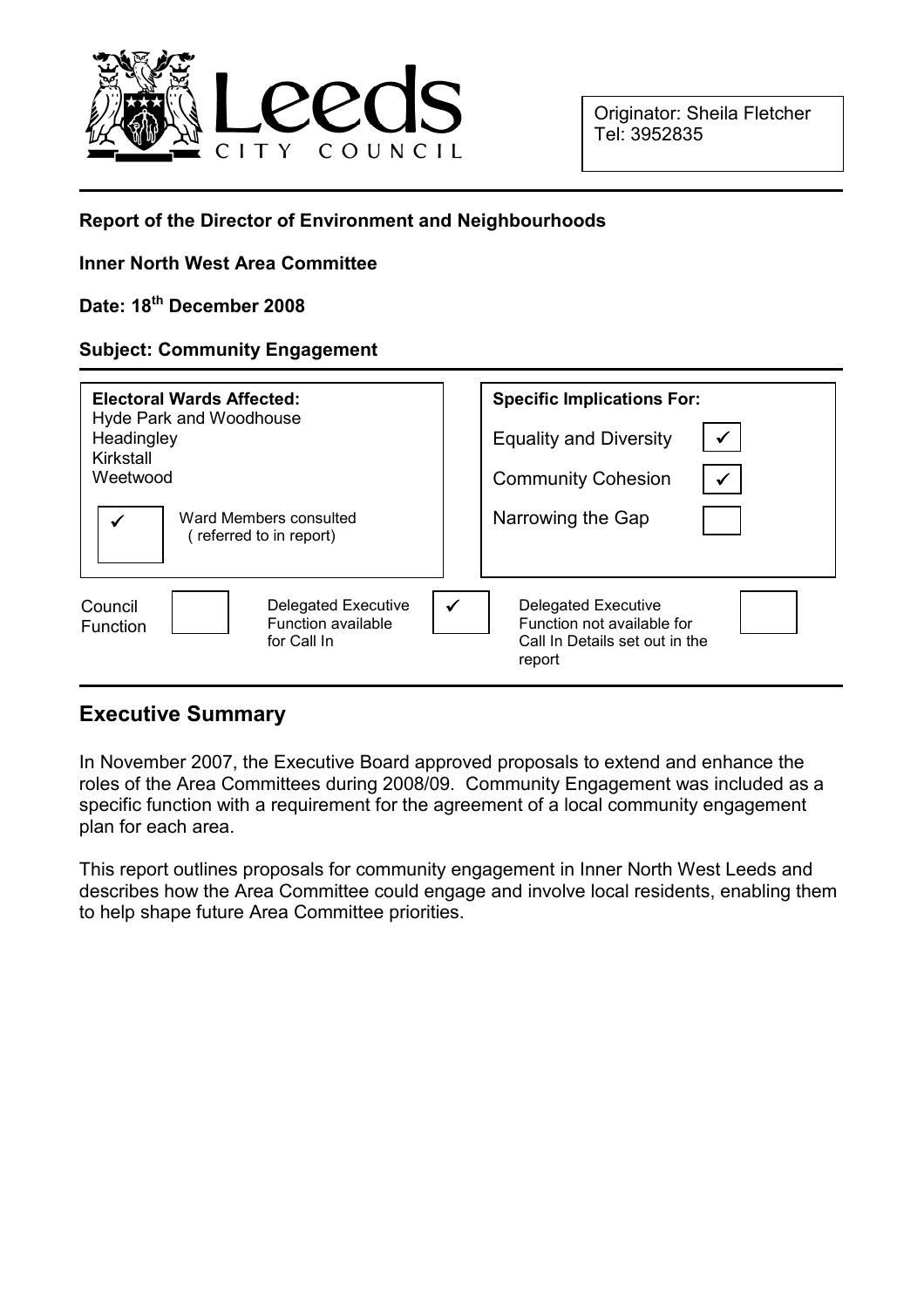# Purpose of this report

1. The Area Delivery Plan (ADP) for the Area Committee for 2008-11 uses the Leeds Strategic Plan (LSP) to drive its own local priorities and improvement strategies for the area. The LSP provides the opportunity to take community involvement and engagement forward to make sure that it forms an essential part of all plans and strategies. This report outlines proposals for community engagement. Members are asked to consider and comment on these proposals

# **Background**

- 2. The need for community engagement is being driven nationally and locally through statutory obligations on local authorities, public agencies and local strategic partnerships. Area Committees are the means by which Leeds City Council devolves decision making to local communities, taking the lead on community engagement activity and enhancing the role of the local councillor as community champion.
- 3. Within the ADP there is a commitment to empower local people to have a greater voice and influence over local decision making and the delivery of services, and to build the role of the voluntary, community and faith sectors. This priority is integral to the objectives of the Area Committee to:
	- enhance both the representative role of local elected councillors and the connections with their communities;
	- improve the quality of democracy and find new ways to facilitate citizen participation in local government.

## Empowering local people – community engagement

- 4. Inner North West Leeds is an area with mostly dense populations, mixed neighbourhoods, diverse communities and strong community infrastructure. Since Area Committees were established in 2004, the Inner North West Area Committee, acknowledging the diversity of the area, has encouraged local people to become involved in its work and organises a range of engagement activities that enable people to identify their local issues and suggest ways of tackling them. Details of these are outlined in paragraphs 14 – 17.
- 5. The term "community engagement" is used in the context of this report to cover all the activities that support the involvement of residents, community groups and service users in the decision-making process. In addition, area committees are an effective tool for services and agencies to involve local residents on key strategies and future plans. For example, the Inner North West Area Committee has been used to consult and feedback on a whole range of plans and initiatives, for example the Local Development Framework.

# National context

6. The Government has placed statutory obligations on local authorities, public agencies and local strategic partnerships to engage with communities about issues that affect them. Funding streams all emphasise the need for social inclusion,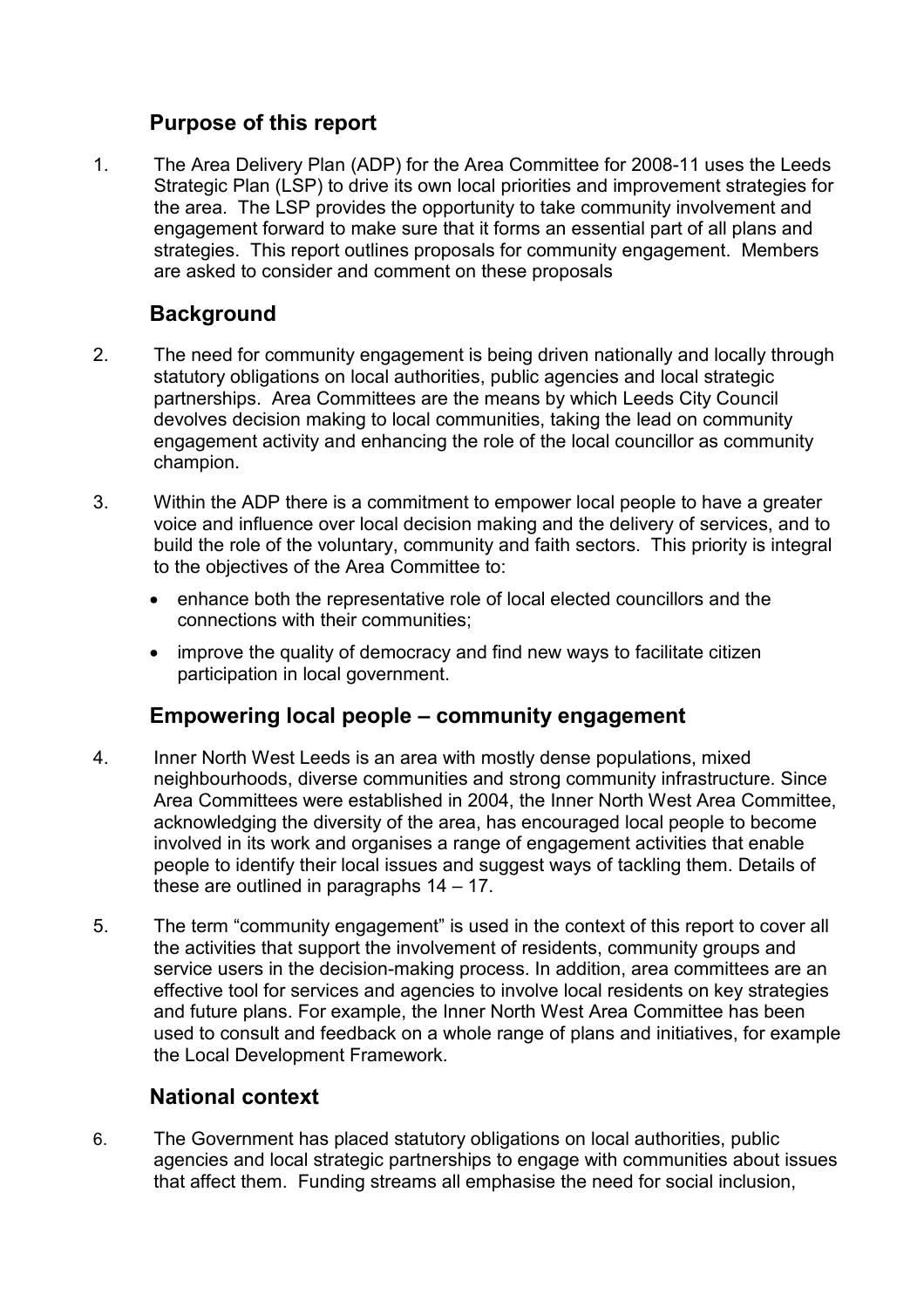community involvement and partnership. The challenge is how to do this is an informed way that is both effective and credible, and does not result in duplication or over consultation.

- 7. A set of indicators on citizen satisfaction with Council services has been drawn up. Under the existing Local Area Agreement in Leeds there is a mandatory target that measures residents' perception of public sector service improvements and their ability to influence service changes. The Audit Commission assessment of the Council will place a greater emphasis in its inspections on satisfaction indicators and whether residents think services are improving.
- 8. The Community Empowerment, Housing and Economic Regeneration Bill (Sept 2008) will create greater opportunities for community and individual empowerment. Local and regional governance arrangements will be reformed to empower communities and individuals by involving them in the design and delivery of local public services. Other measures will be designed to promote local democracy and encourage greater numbers of active citizens, for example by giving individuals a right of response from their local authority to local petitions.

## Corporate context

- 9. The Leeds Strategic Plan 2008 to 2011, incorporating the Local Area Agreement, includes the following improvement priorities and targets linked to engagement and empowerment:
	- An increased number of local people engaged in activities to meet community needs and improve the quality of life for local residents;
	- An increase in the number of local people that are empowered to have a greater voice and influence over local decision making and a greater role in public service delivery;
	- Enable a robust and vibrant voluntary, community and faith sector to facilitate community activity and directly deliver services;
	- An increased sense of belonging and pride in local neighbourhoods that help to build cohesive communities.
- 10. Indicators related to these priorities will be drawn from the national indicator set and measured by the Place Survey. The first survey to provide a baseline from which progress will be measured will take place in the autumn 2008.
- 11. In 2007, the Council launched a corporate approach to consultation and engagement, including publication of a Community Engagement Policy and the development of a consultation portal. However, the size of the council, the diverse focus of its activities and relationships means that promoting high quality, effective and coordinated community engagement is a significant challenge.
- 12. As part of the commitment to develop and embed a more robust approach, a Corporate Consultation Manager was appointed in April 2008, to:
	- support public and stakeholder consultation across council and partners;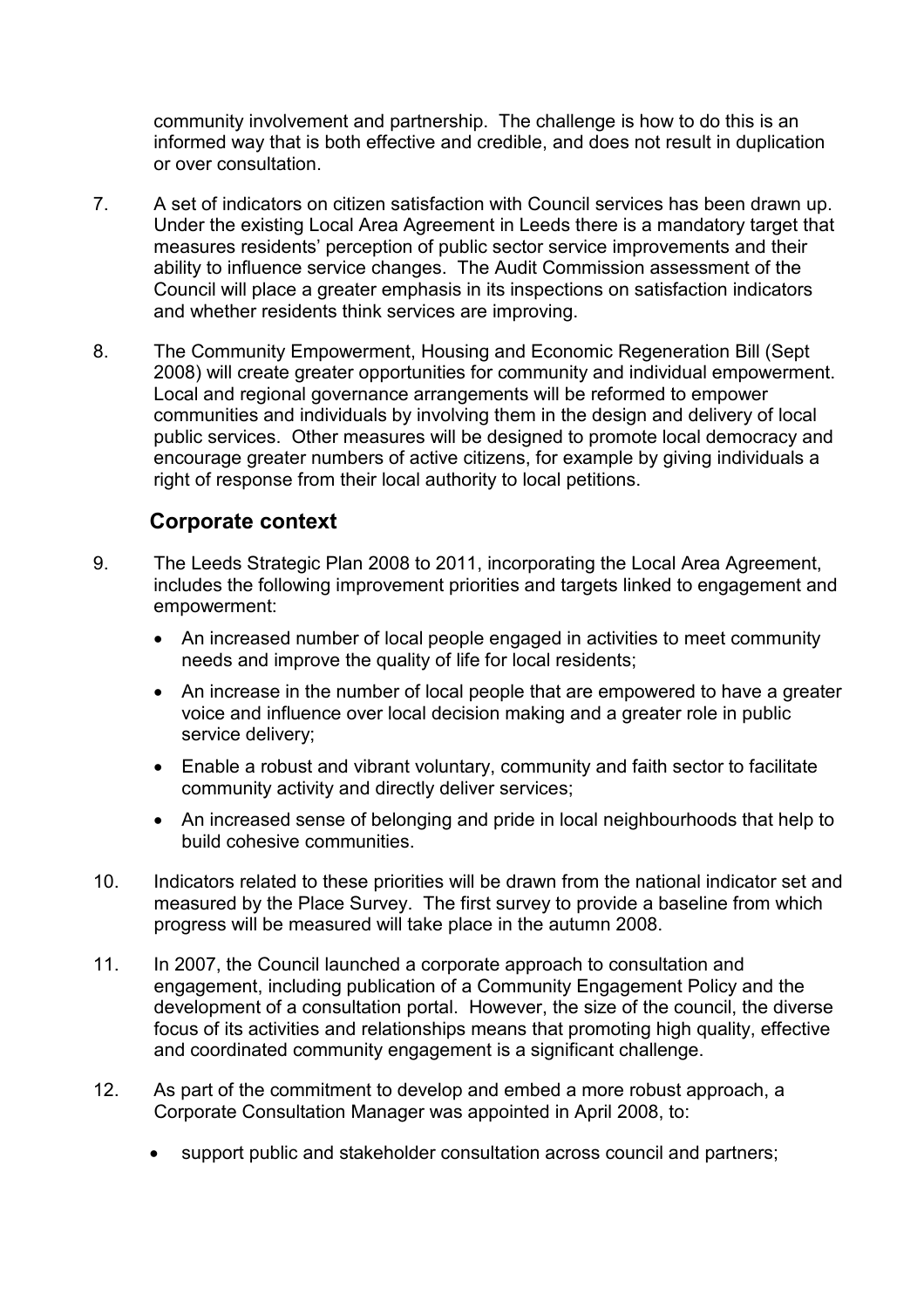- deliver corporate projects such as the statutory Place Survey, the Residents' Survey and the Citizens' Panel.
- 13. The Corporate Consultation Manager recognises the important role of neighbourhood and area based engagement to the Council and partners and has committed to support and work closely with colleagues leading on this.

### Inner North West Leeds – existing arrangements

- 14. The existing arrangements for community engagement vary across the Inner North West area. In addition to encouraging resident participation at the area committee meetings, the following 3 community forums operate under the remit of the Area Committee and are facilitated by the Area Management Team.
	- The Kirkstall Burley Forum meets between 3 4 times per year. The location is varied in order to reach different parts of the ward. The event is advertised in the Yorkshire Evening Post and Kirkstall Matters. Posters are displayed in the leisure centre, supermarket and housing offices.
	- Hyde Park and Woodhouse Forum meets 4 times per year. The event is advertised in the Yorkshire Evening Post and posters are displayed locally
	- Headingley Forum runs on an ad hoc basis. The event is advertised in the Yorkshire Evening Post and Headingley Weekly News. Posters are displayed in the Library, the Cardigan Centre, Headingley Community Centre and Burley Lodge.
- 15 The Little London Intensive Neighbourhood Management area also has a community forum. This area is subject to a separate community engagement framework, details of which will be presented to the area committee at a future meeting.
- 16 In addition to these forums, to ensure that council services, local agencies and local people can work together on specific issues, the Inner North West Area Committee have established themed sub-groups. These are chaired by the ward councillor identified as the "theme champion."
- 17 The following are examples of other methods of community engagement undertaken on behalf of the Area Committee; some are additional one-off engagement events as a result of particular situation or emerging developments.
	- Partnership Events: the first of a series of partnership discussions was held immediately before the Area Committee in September 2008 with the theme of Extended Services. Over the coming year, the partnership events will look at each of the ADP themes in turn. They are open to councillors and members of the public, and are attended by representatives of the relevant service providers.
	- Area Delivery Plan development drop-in sessions were held in each ward in May last year. A wide range of partner agencies supported the event, giving residents the opportunity to engage informally with councillors and service providers. A total of 48 residents attended the events, providing valuable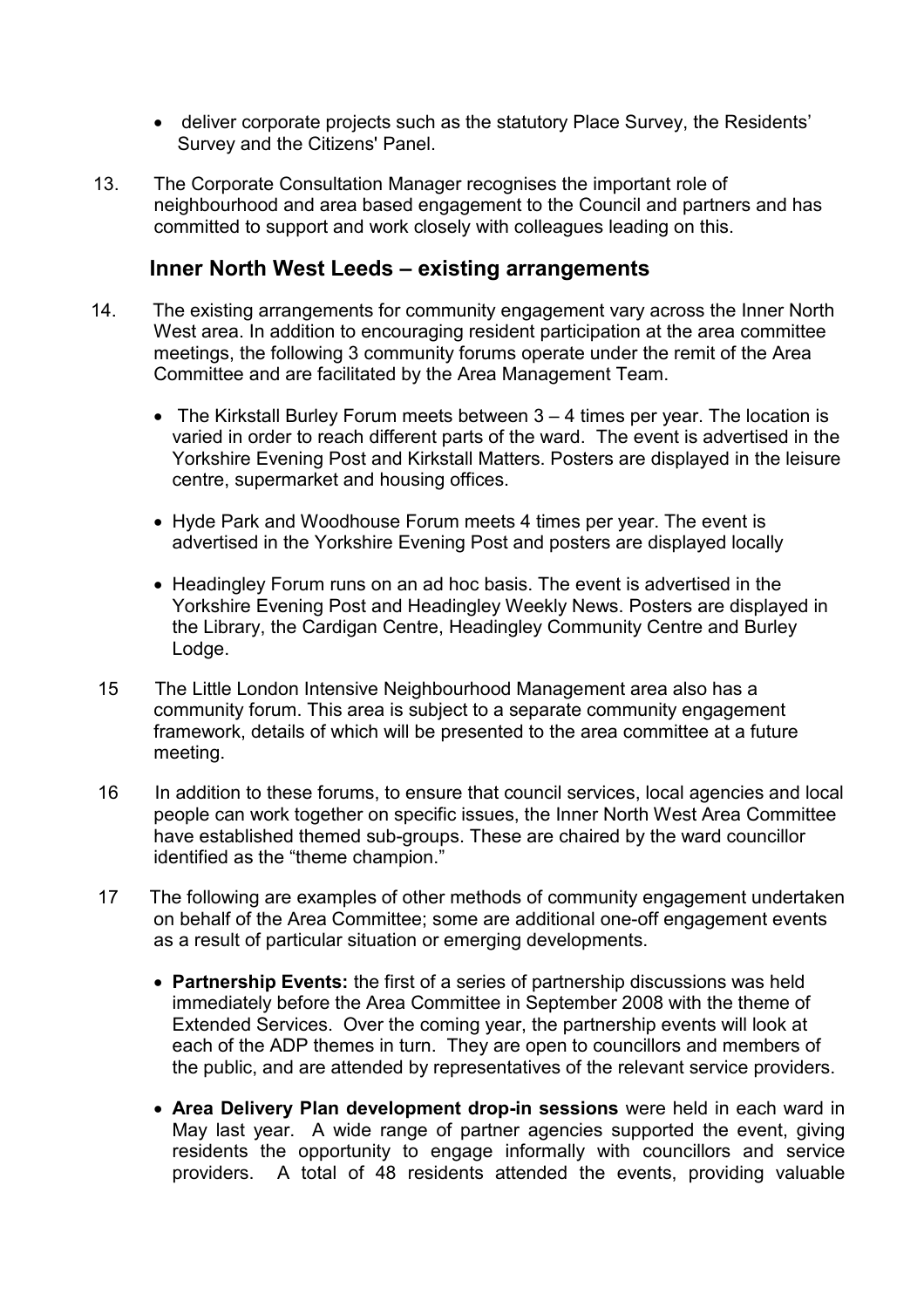information, not only on their viewed priorities for the area, but also suggesting associated actions which would help to achieve improvements in the priorities. The wide range of issues raised were collated and helped to shape the 2008- 09 ADP priorities.

• Kirkstall Vision Community Consultation Days. A series of three events aimed at creating opportunities for local residents to have a say on the future development of Kirkstall.

## Inner North West Leeds – proposed arrangements

- 18. The area in which the Inner North West Area Committee operates has a wide range of well organised, effective community and activist groups. Whilst it is to be commended that their engagement with the area committee is encouraged, it is suggested that the challenge for the area committee is to find means of making meetings and forums more accessible to a far greater number of residents, particularly those who are at risk of being marginalised or who find the formality of meetings intimidating.
- 19. Community forums enhance the representative role of local councillors and are a contact point for citizens to express their views and concerns about issues that affect them. They are also a useful link between partner agencies and local people. A review of these forums by the Area Management Team suggests however that they have not been particularly effective in terms of encouraging wider participation therefore provide only a limited and unrepresentative perspective. There are small number of attendees relative to the efforts and resources invested in the organisation of these events.
- 20. The total population figures in 2006 in the three wards where forums take place were:
	- Headingley 19,759
	- Hyde Park & Woodhouse 22,242
	- Kirkstall 20,673
- 21. At the same time statistics for the cycle of forums in quarter 1 and 2 this year are as follows:

| Forum                              | Circulation<br>list | Total attending | <b>Residents</b><br>attending | Cost   |
|------------------------------------|---------------------|-----------------|-------------------------------|--------|
| Headingley                         | 70                  | 42              | 26                            | £75.00 |
| 2 meetings                         |                     |                 |                               |        |
| <b>Hyde Park</b><br>&<br>Woodhouse | 154                 | 66              | 40                            | £68.00 |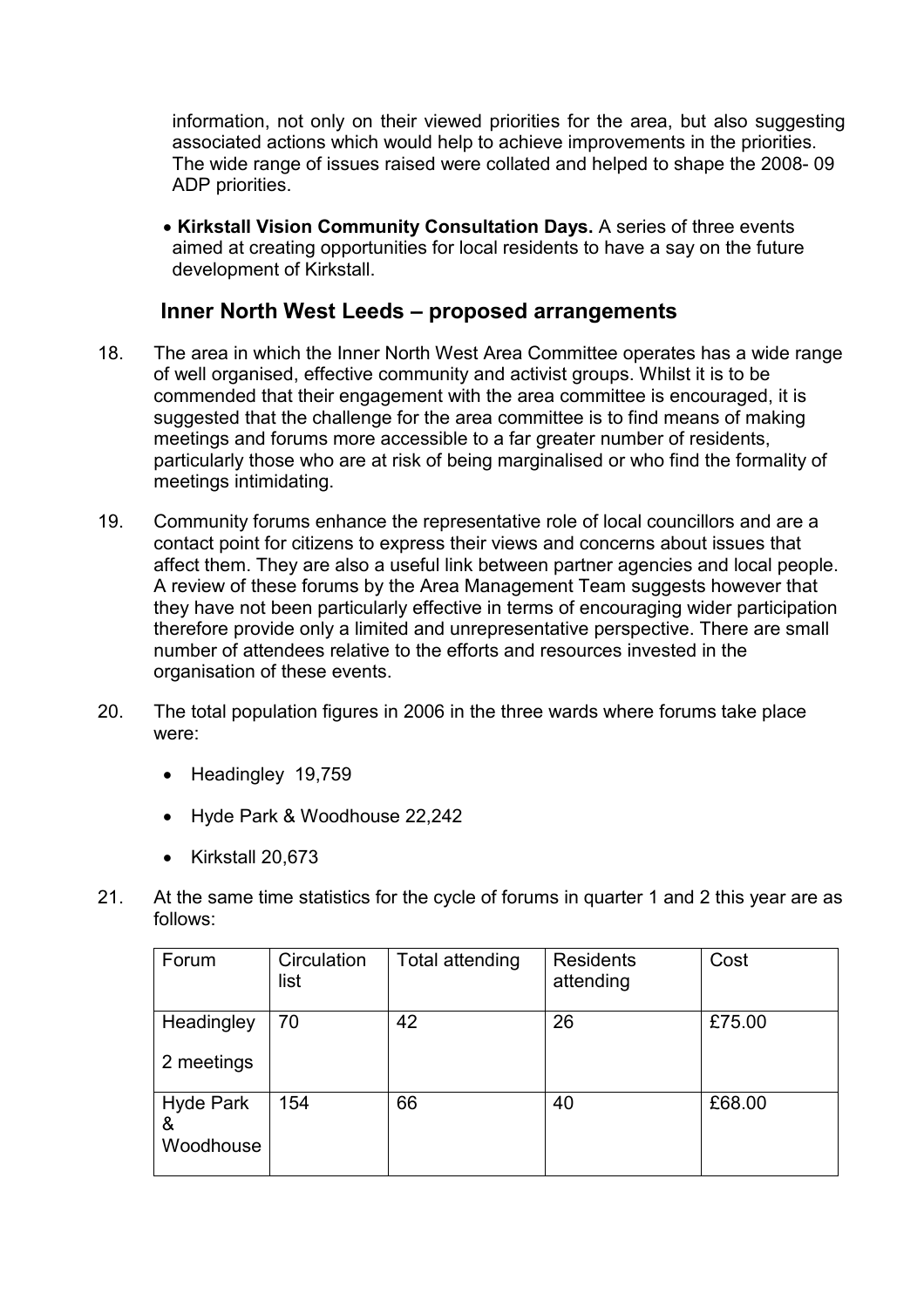| 3 meetings |    |    |         |
|------------|----|----|---------|
| Kirkstall  | 86 | 58 | £100.00 |
| 2 meetings |    |    |         |

- 22 The Area Management Team has examined the engagement methods in other parts of the city and this report suggests using alternative techniques for engaging with communities in the inner north west. This could include for example, innovative and eye-catching publicity and market-place style events where services and community groups can provide a wide- range of information, exhibits and presentations while giving local people the opportunity to comment. Community groups could assist in the planning of the events. Evidence shows that these events have had greater turn-out and feedback indicates that local people feel this is an effective way of obtaining a wide range of information, allowing them to choose what interests them. Local residents still feel engaged in the democratic process as they have the opportunity to engage with their local councillor. The event is also not prone to being dominated by the most vocal.
- 22. As part of the review of Area Management, Area Committees now have a more specific role in relation to community engagement in the future. The Area Function Schedule for community engagement sets out the role of the Area Committees. This involves the production of an area plan for community engagement which will include:
	- A community profile of local data and intelligence, with information about the local communities, identified key contacts and routes to reach local neighbourhood and interest communities;
	- A calendar of planned communication and engagement activity, including information in "About Leeds" at least once each year;
	- Community engagement activities within particular neighbourhoods and communities, linked to ADP priorities.
- 23. It is proposed that the Area Management Team will maintain the community profile, combining local intelligence with statistical information. The calendar of events will be developed under the direction of the Area Committee. Proposals for neighbourhood and community based engagement activities will build on the current arrangements and it is proposed that new ideas will be introduced for reaching a wider sector of the community, particularly in priority neighbourhoods, for example targeted initiatives and activities to promote community cohesion and inclusion that engage groups currently underrepresented in the area.
- 24. Specifically, it is proposed that the Community Engagement Plan for Inner North West Leeds includes the following planned engagement activities:
	- Partnership Events, taking the form of themed discussions before each of the six annual Area Committee meetings, will continue to be developed. A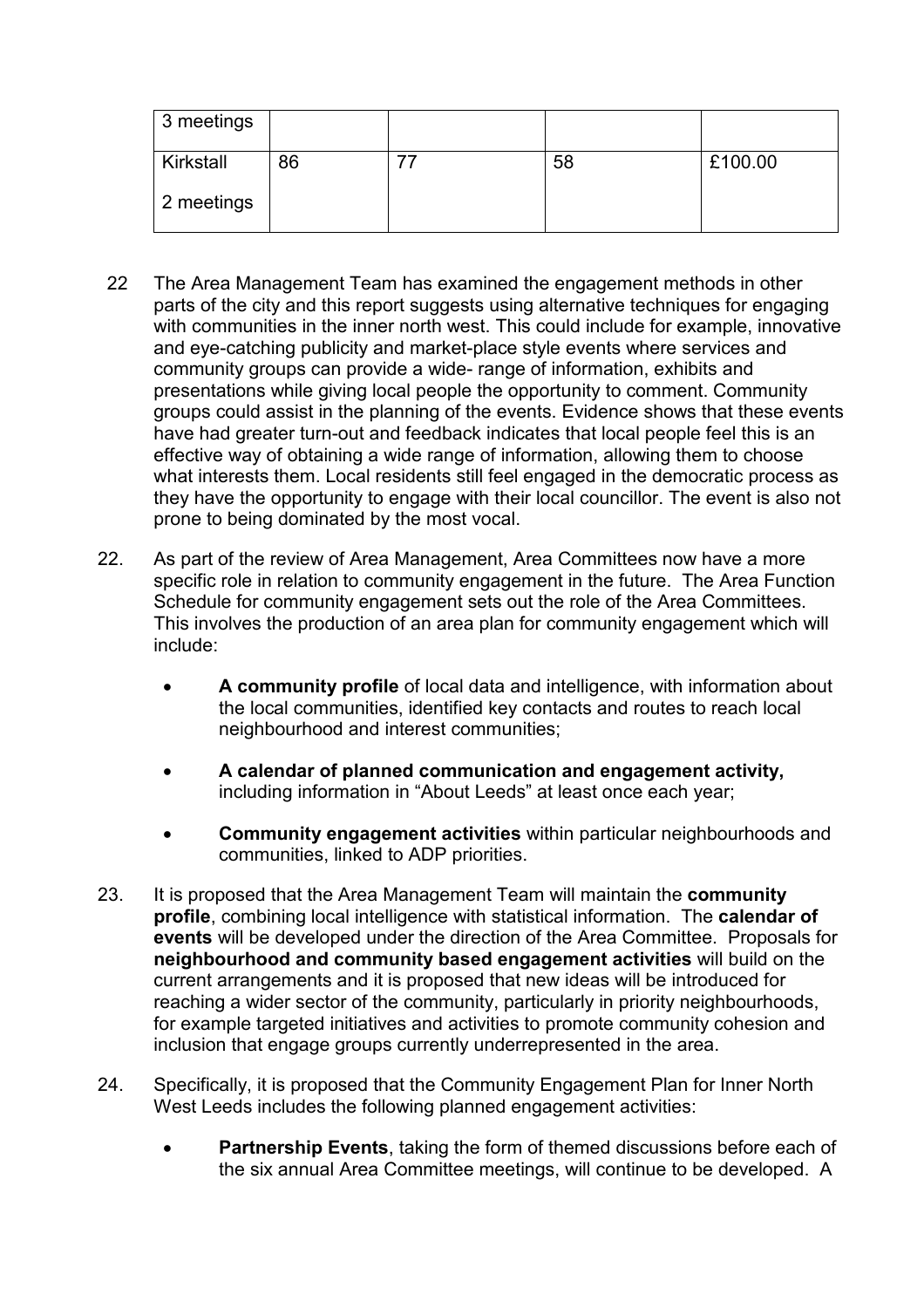variety of methods will be employed to structure and develop the discussions with leading roles being taken by the Member Champions for the relevant theme. The aim of these events is to encourage engagement by the public and partners with the Area Committee. A schedule of events began with the Extended Services theme in September and Community Safety in November. The theme for the February meeting will be Enterprise and Economy, to be followed by Health and Wellbeing and Environment.

- Community forums with local residents will be held in all 4 wards of Inner North West Leeds meeting 3 times per year and chaired by elected ward members. It is proposed that the promotion and format of the current forums is reviewed, and changed if necessary, to ensure maximum accessibility and value to all sectors of the community. The agendas will be developed with Members to ensure they are focussed on recognised local priorities reflected in the ADP and to allow greater involvement and information sharing on relevant local issues.
- One event will be held per ward each year and will be linked to priority setting within the themes already identified in the current ADP. Engagement activities should be an integral part of the service planning process so that results can be fed directly into decisions about service provision. This event will provide an opportunity for local residents to identify local priorities and help shape the Area Delivery Plan. By defining issues and solving problems together, the public and local services can target resources where they are most needed. This helps the Area Committee and the Council to provide services that are more responsive to the needs of local communities (within available resources). To encourage residents to get involved in the decisions the Area Committee makes about their communities, this will be an opportunity also for residents to comment on the appropriateness of services. Falling at the end of the municipal year, this will provide an opportunity to evaluate the actions in the ADP and take soundings for the following year.
- It is proposed that these events could be market-place style events, held at times and venues so as to enable as many people as possible to attend on a drop-in basis. By using service information 'stalls', informal themed discussion tables or 'planning for real' style maps to record issues or areas of concern, the services delegated to the Area Committee will have the opportunity to engage with members of the public, creating opportunities for residents to comment on the appropriateness and effectiveness of services.
- While the events will enable local residents to identify local priorities and help shape revisions to the Area Delivery Plan, customer feedback in the Leeds Annual Survey 2007 suggests that it would help engage more people if the consultation is focussed on recognised local priorities, such as youth provision, community greenspace, community centres or public transport provision. In addition it is suggested that a high priority is given to targeting attendance by young people, BME communities or other priority groups identified by the Area Committee.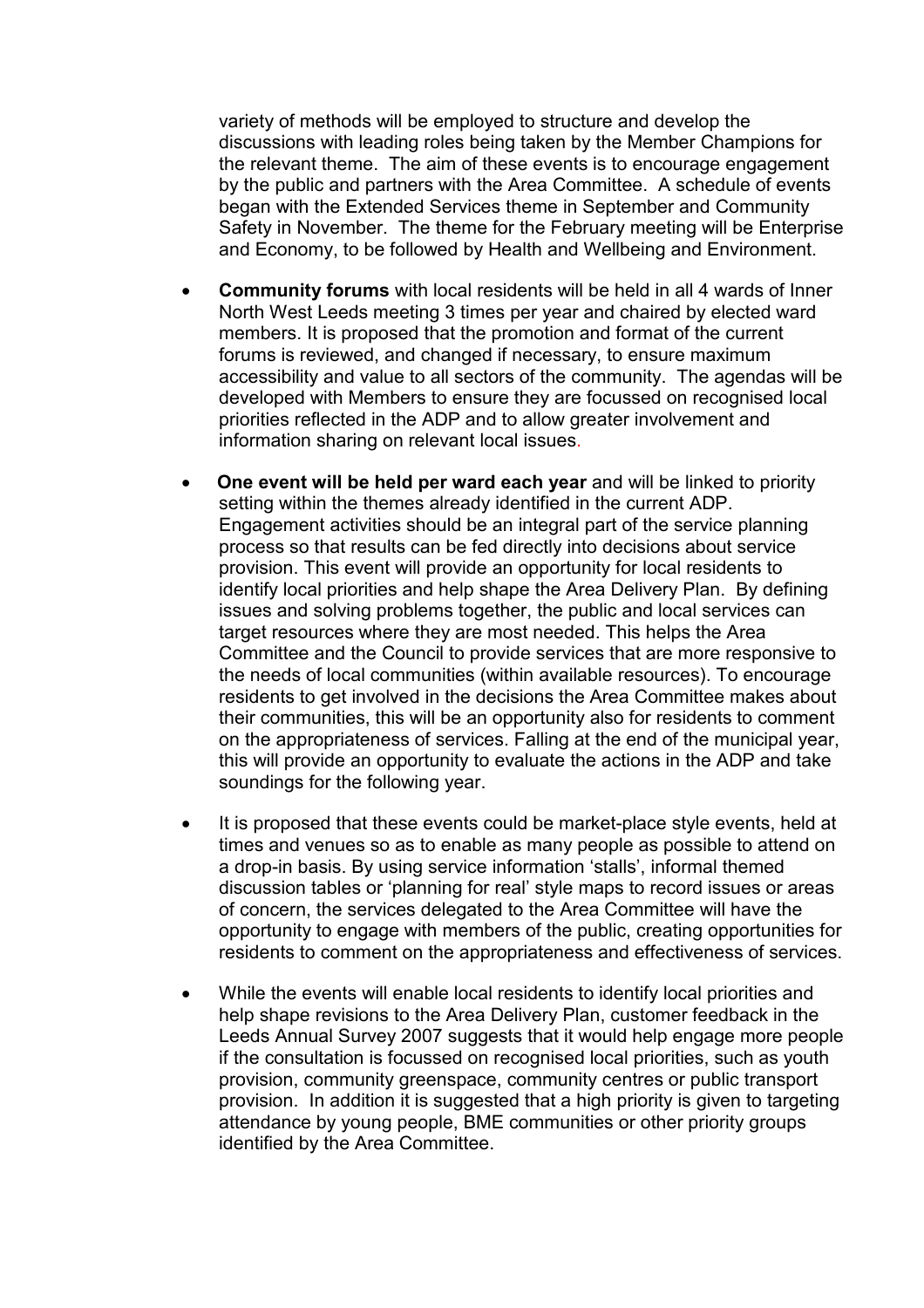- Sub-groups. Due to the diverse population and mixed neighbourhoods of the inner north west area, it is proposed that a range of sub-groups will continue to operate focusing on aspects of work in line with the responsibilities and functions of the area committee and the specific targeted work required that reflects the diverse population, such as the Students in the Community Group. These sub-groups have no decision making powers but table recommendations for consideration by the Area Committee. Their primary role is to drive the achievement of actions contained in the ADP. To ensure that each sub-group is clear of its objectives and that they perform effectively and efficiently, it is proposed that each group develops and agrees terms of reference.
- Galas and festivals events such as Hyde Park Unity Day draw large numbers of people of all ages. It is proposed to use such events to engage with people who might otherwise not get involved with statutory agencies to promote the work of the Area Committee.
- One-off events. There may be a need to facilitate additional one off engagement events as a result of particular situation or emerging developments. These can be accommodated, as can piggy-backing on to other occasions and pro-active engagement with hard to reach groups. Radio, new media and the press will continue to be used.
- Website. It is proposed to develop the Area Management website to raise the profile of the work of the Inner North West Area Committee and to develop links with other community networks.

| <b>Activity</b>                   | <b>Frequency</b>                          |
|-----------------------------------|-------------------------------------------|
| Area Committee meetings           | 6 times a year                            |
| Area Committee partnership events | 6 times a year                            |
| Area Committee sub-groups         | <b>Frequency varies</b>                   |
| <b>Community Ward Forums</b>      | 3 times a year per ward                   |
| ADP development events            | Once a year per ward in<br>February/March |

25. It is proposed that a calendar of events will therefore include:

26. The timetable for the engagement calendar needs to be centred round the development and monitoring of the ADP to allow for maximum input by local communities. Appendix 1 provides detailed information on the different types of engagement events and methods that Members might wish to use for their ward events. Officers will talk Members through these choices at Ward Member meetings to help decide what format would best suit their particular ward. New and emerging community engagement techniques will be added to the database.

## Implications for Council policy and governance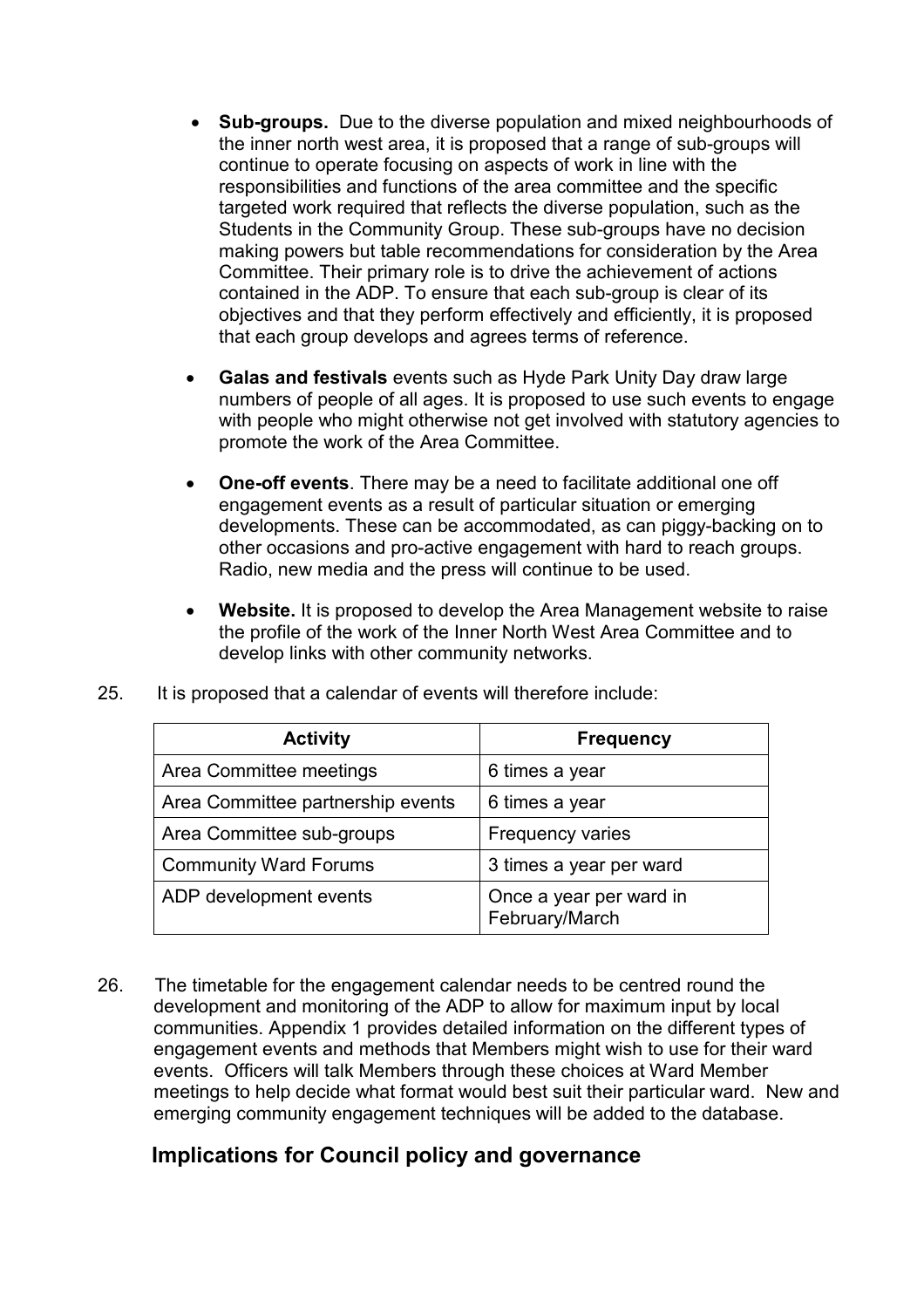#### Member consultation

- 27 Members attended the community engagement events in their wards held last year to provide opportunities for local residents to identify priorities in the ADP. The results were used by Members and the Area Management Team to develop the 2008/09 ADP which the Area Committee has now approved.
- 28 Member Champions are leading the themed discussions which take place prior to each Area Committee and which are based on the Strategic Plan and ADP themes.

### Evaluation of impact

29 Feedback sheets will be used at all the engagement events to gauge residents' views and demographic information will also be collected. The outcomes of the Community Engagement Strategy will also be measured through satisfaction levels expressed in the statutory Place Survey, the Residents Survey and Citizens' Panels.

#### Equality and diversity considerations

- 30 The Council has a long standing commitment to promoting equality, diversity and cohesion, aside from its legal duties. The Council's Equality and Diversity Scheme 2008 – 2011 outlines its commitments and responsibilities as an employer, a service provider, a commissioner of services and as a leader.
- 31 The Stronger Communities section of the Scheme states that Leeds is a city that values the contributions of all the people of Leeds and actively engages with all our diverse communities. Leeds has set the goal of achieving Level 4 of the Comprehensive Area Assessment (CAA) Equality Standard by December 2008. A recent Interim Assessment of Regeneration Service against this Standard identified a number of areas for action, including the need to make sure that all equality groups are reached through consultation and participation activities. These will be monitored and activities put in place to address any gaps identified.
- 32 Equality Impact Assessment is a key element of the new CAA framework. The inspection will consider how well public services are knowing and meeting the needs of the diverse groups within communities; and focus on whether groups and individuals who can be subject to discrimination and prejudice receive equitable outcomes.
- 33 Equality monitoring, designed to ensure that we are reaching all sectors of the community and that barriers to participation in engagement activities are addressed, will include:
	- ensuring that effective promotion of community engagement activities targets all equality groups, plus other socially excluded communities, e.g. people reliant on state benefits or excluded because of education or skills levels;
	- assessing what barriers people may face in, for example, accessing services or getting their opinions heard;
	- annual monitoring of regular forums and networks through a standard monitoring form for completion by attendees;
	- annual postal surveys of all households in the Inner North West area;